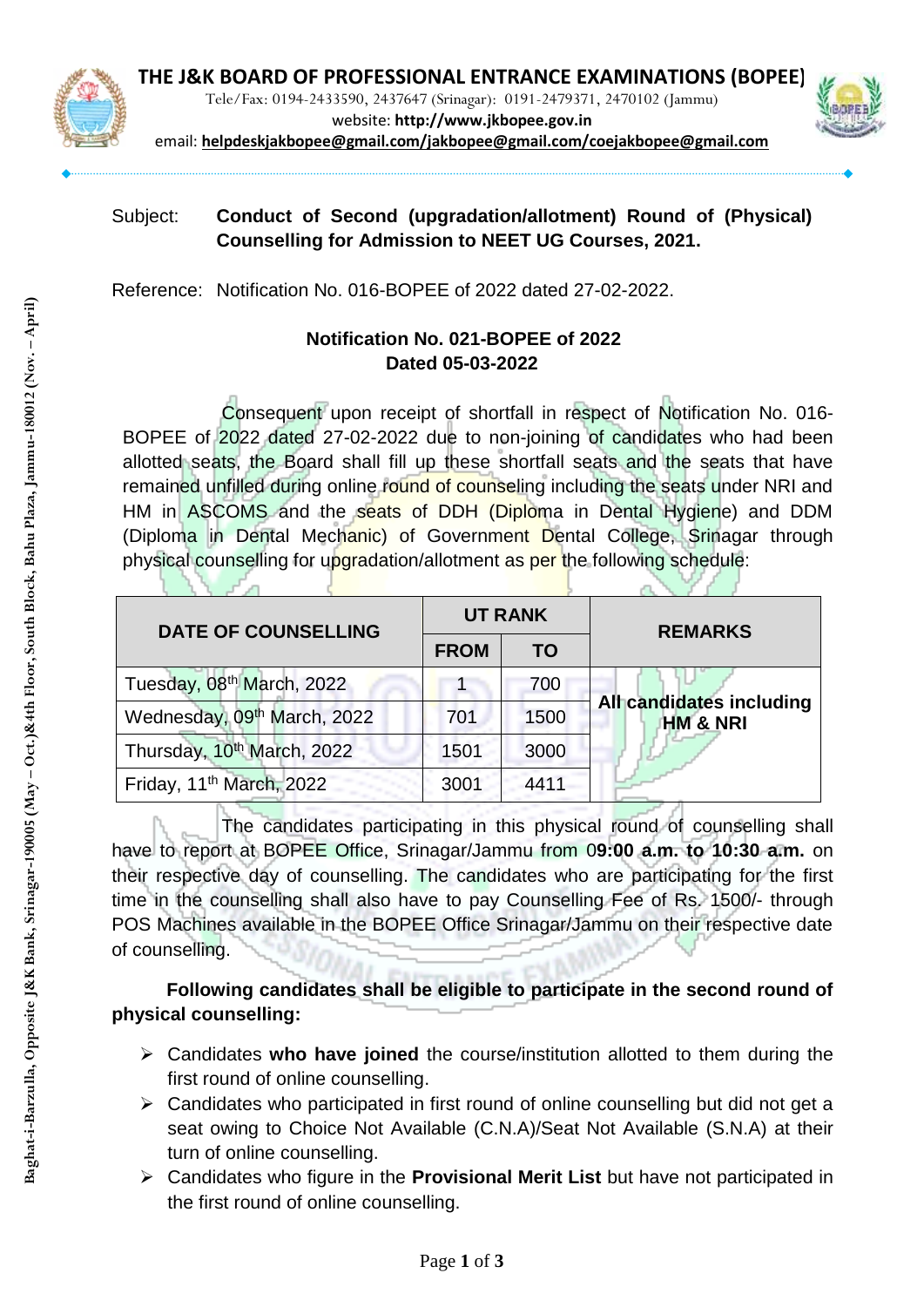$\triangleright$  The candidates who have applied under NRI/HMQ in ASCOMS in pursuance of Notification No. 011-BOPEE of 2022 Dated 08-02-2022.

### **Following candidates shall not be eligible to participate in the second round of physical counselling:**

- Candidates **who did not join** the course/institution allotted to them during the first round of online counselling.
- Candidates whose names do not figure in PML as per Notification No. 006- BOPEE of 2022 dated 24-01-2022.

#### **Note:**

- 1. Candidate(s) participating in the physical round of counselling who did not get a seat or a seat is allotted to him/her, should in his/her own interest not to leave the counselling section/area of the Board office on his/her day/date of counseling as there is a possibility that a seat of his/her choice, which was not earlier available on his/her turn of counselling may become available during the process. He/she can stake a claim on such a seat immediately on same day/date of counseling once the seat is displayed on the monitors installed inside and outside of the counseling rooms of the Board, consequent upon its vacation by a candidate so that such a candidate is considered for allotment of the seat on merit cum preference basis. The seat allotted to him/her earlier shall become vacant and shall be added to the seat matrix once upgraded. The Board shall not be responsible in case a candidate leaves the Board office and he/she fails to stake a claim on a seat as may become available as mentioned above on the same day and he/she shall not be eligible to stake claim against the seat which shall became vacant during next day of counseling.
- 2. Any candidate who misses the counselling on the particular date of his/her turn shall be allowed to participate on the next day of counselling but he/she shall get the seat whatsoever available at that point of time and he/she shall not be eligible to stake a claim on the seat, which otherwise he/she would have been allotted at his/her own turn of counselling notwithstanding his/her merit-cum-preference;
- 3. The unfilled seats and seats under **Hindu Minority/NRI Quota** in **ASCOMS** shall be filled up during the process of physical counselling from amongst the eligible candidates strictly as per their merit-cum-preference.
- 4. The seats of DDH (Diploma Dental Hygiene) and DDM (Diploma Dental Mechanic) at GDC, Srinagar shall be filled up during this round 2<sup>nd</sup> round of physical counseling on the basis of merit cum preferences filled by candidates at the time of counselling.
- 5. The Tentative Seat Matrix to be operated upon during the second round of counselling shall be made available on BOPEE website [www.jkbopee.gov.](http://www.jkbopee.gov/)in before the start of physical counselling.